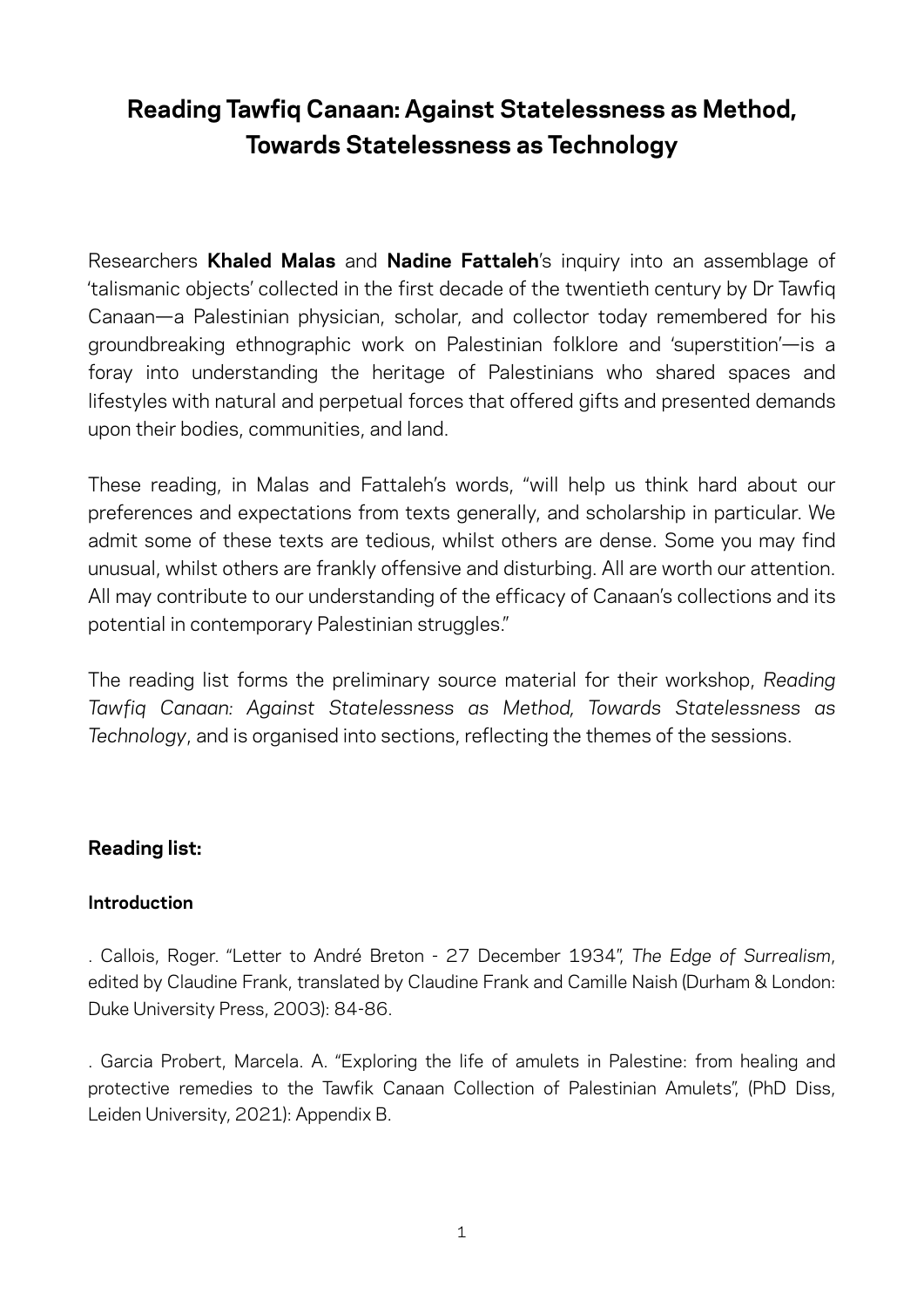### **Background on Tawfiq Canaan and his Collections**

. Abdel Majeed, Yasmeen. "A symbol of a lost homeland", Welcome Collection Stories. 1 December 2020.

. Bourmaud, Philippe. "A Son of the Country": Dr. Tawfiq Canaan, Modernist Physician and Palestinian Ethnographer, in *Struggle and Survival in Palestine/Israel* eds. Mark LeVine and Gershon Shafir (California: University of California Press, 2012): 104-124.

. Canaan, Tawfiq. "Palestinian Amulets and Folklore," in *Tawfiq Canaan: An Autobiography,*  eds. Mitri Raheb ([Bethlehem]: Diyar Publisher, 2020): 97-102.

. Helmecke, Gisela. "The Tewfik Canaan Collection of Palestinian Amulets," in *Ya Kafi ,Ya Shafi: The Tawfik Canaan Collection of Palestinian Amulets .. An Exhibition*, October 30, 1998 - February 25, 1999, eds. Khaled Nashef (Birzeit: Birzeit University, 1998): 27-34.

#### **Technologies & Things**

. Baader, Hannah and Ittai Weinryb. "Images at Work: On Efficacy and Historical Interpretation", *Representations* 133 (2016): 1-19.

. Gell, Alfred. "Technology and Magic", *Anthropology Today*, 4/2 (1988): 6-9.

. Walker, Bynum, Caroline. "Holy Things and the Problem of Likeness", *Dissimilar Similitudes: Devotional Objects in Late Medieval Europe* (New York: Zone Books, 2020): 15-57.

#### **Spaces**

. Fricke, Beate. "Tales from Stones, Travels through Time: Narrative and Vision in the Casket from the Vatican," *West 86th: A Journal of Decorative Arts, Design History, and Material Culture* 21/2 (2014): 230-250.

. Khalidi, Tarif. "Space, Holiness, and Time: Palestine in the Classical Arab Centuries", *Studies in Arab History: The Antonius Lectures, 1978-87* eds. Derek Hopwood (New York: Palgrave Macmillan, 1990): 165-173.

. Munif, Abdel Rahman. "Chapter Two", *Story of a City: A Childhood in Amman,* trans. Samira Kawar (London: Quartet Books, 1998): 27-33.

#### **Healing from the Land**

. Canaan, Tawfiq. "Water and the 'Water of Life' in Palestinian Superstition," *Journal of the Palestinian Oriental Society*, 9 (1929): 57-69.

. Canaan, Tawfiq. "Superstition and Folklore about Bread," *Bulletin of the American Schools of Oriental Research*, 167 (1962): 36-47.